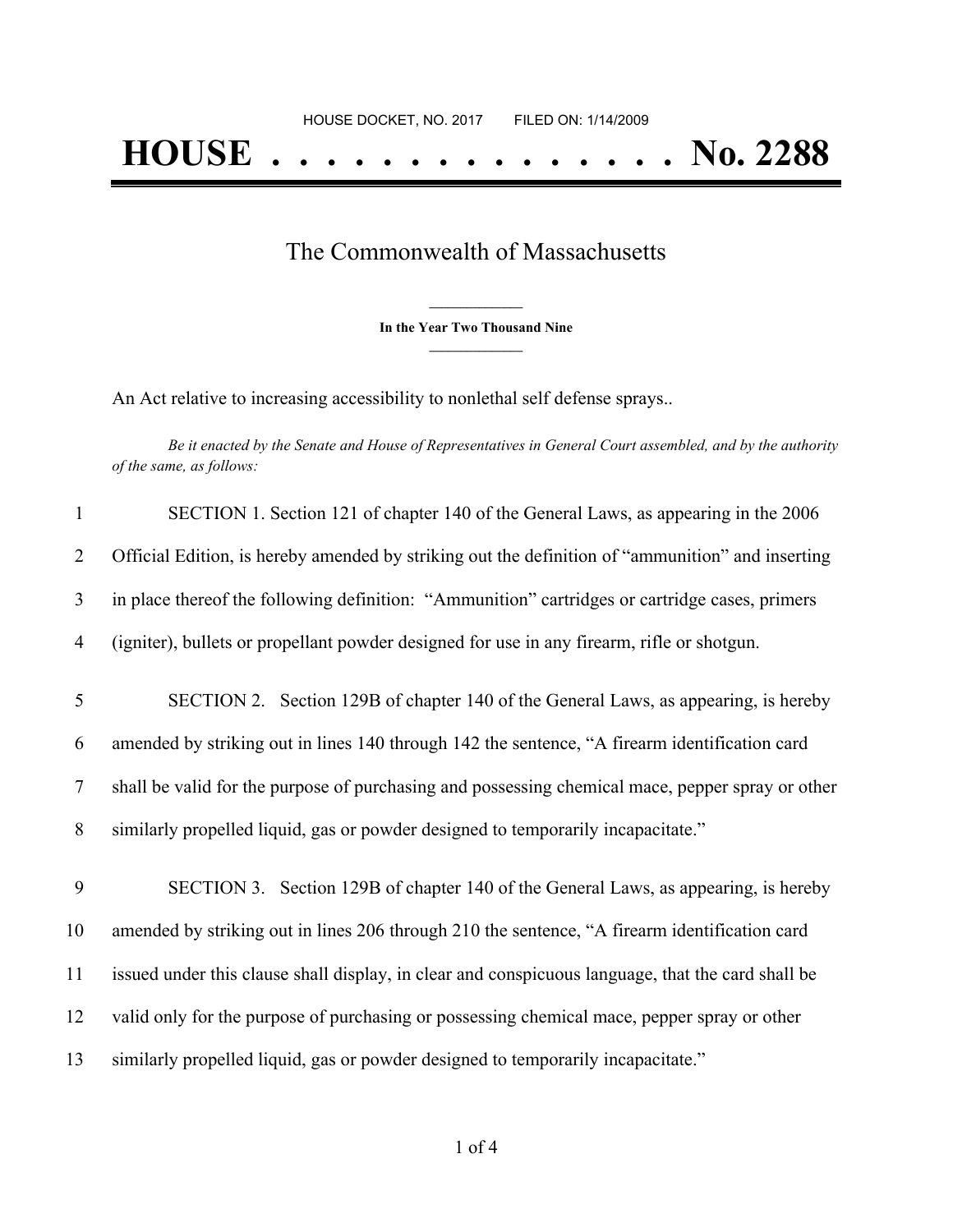| 14 | SECTION 4. 129B of chapter 140 of the General Laws, as appearing, is hereby                        |
|----|----------------------------------------------------------------------------------------------------|
| 15 | amended by striking out the clause "The application fee for a firearm identification card issued   |
| 16 | for the sole purpose of purchasing or possessing chemical mace, pepper spray or other similarly    |
| 17 | propelled liquid, gas or powder designed to temporarily incapacitate shall be \$25, which shall be |
| 18 | payable to the licensing authority and shall not be prorated or refunded in the case of revocation |
| 19 | or denial. The licensing authority shall retain 50 per cent of the fee and the remaining portion   |
| 20 | shall be deposited in the General Fund. Notwithstanding any general or special law to the          |
| 21 | contrary, licensing authorities shall deposit quarterly that portion of the firearm identification |
| 22 | card application fee which is to be deposited into the General Fund, not later than January 1,     |
| 23 | April 1, July 1 and October 1 of each year. There shall be no application fee for the renewal of a |
| 24 | firearm identification card issued under this clause.                                              |
| 25 | A firearm identification card issued under this clause shall display, in clear and                 |
| 26 | conspicuous language, that the card shall be valid only for the purpose of purchasing or           |
| 27 | possessing chemical mace, pepper spray or other similarly propelled liquid, gas or powder          |
| 28 | designed to temporarily incapacitate."                                                             |
| 29 | SECTION 5. Section 131 of chapter 140 of the General Laws, as so appearing, is hereby              |
| 30 | amended by striking out the clause, "and for purchasing and possessing chemical mace, pepper       |
| 31 | spray or other similarly propelled liquid, gas or powder designed to temporarily incapacitate,"    |
| 32 | SECTION 6. Section 131P of chapter 140 of the General Laws, as so appearing, is                    |
| 33 | hereby amended by striking out in lines 12 through 17, ";and provided further, that an applicant   |
| 34 | for a firearms identification card for the sole purpose of purchasing or possessing chemical mace, |
| 35 | pepper spray or other similarly propelled liquid, gas or powder designed to temporarily            |
|    |                                                                                                    |

of 4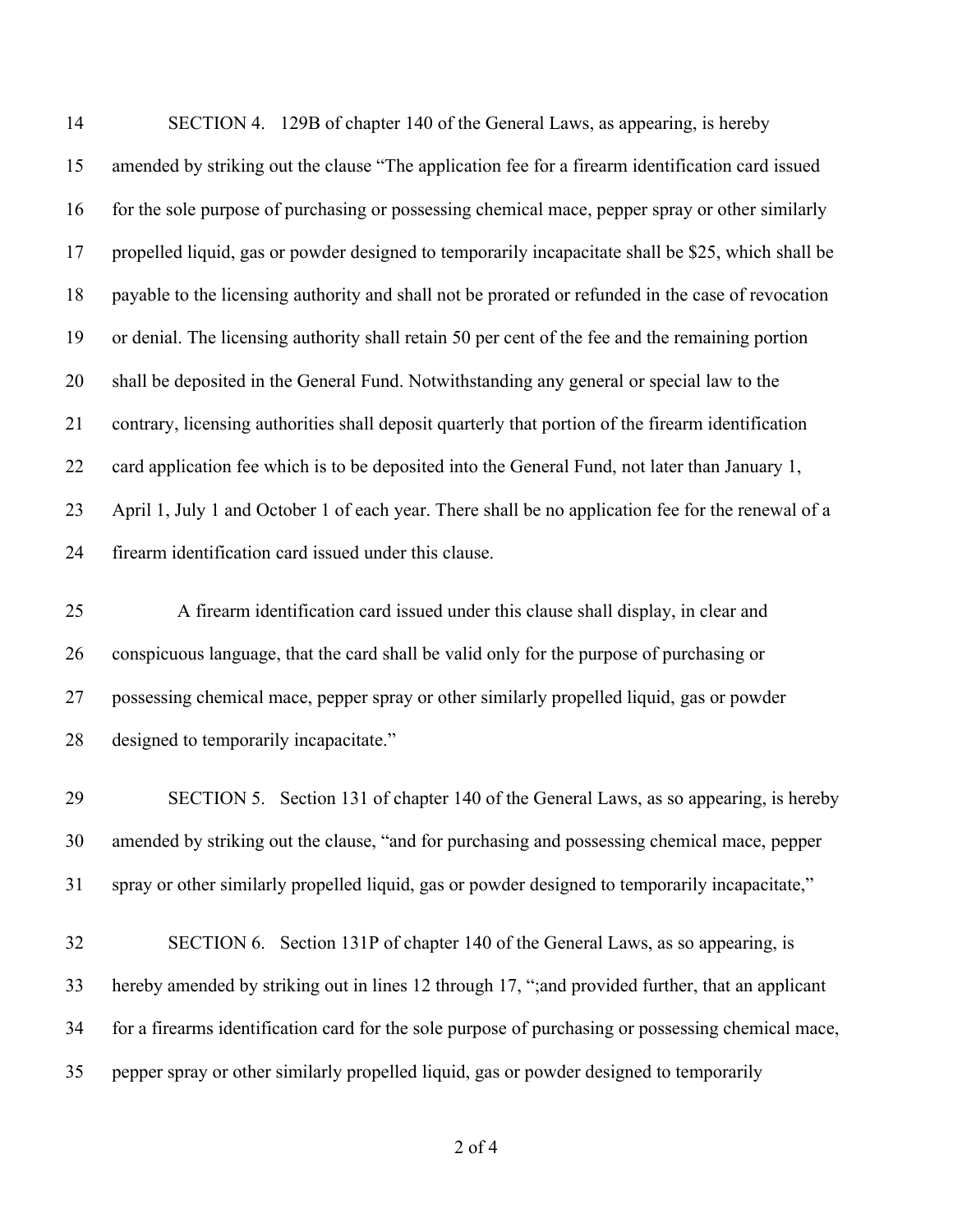incapacitate shall not be required to complete a basic firearms safety course as a prerequisite for receiving such card."

 SECTION 7. Section 3B of chapter 209A of the General Laws, as so appearing, is hereby amended by inserting in line 7 after the words "and ammunition" the following words: "or chemical mace, pepper spray or other similarly propelled liquid, gas or powder designed to temporarily incapacitate"

 SECTION 8. Section 3C of chapter 209A of the General Laws, as so appearing, is hereby amended by inserting in line 7 after the words "and ammunition" the following words: "or chemical mace, pepper spray or other similarly propelled liquid, gas or powder designed to temporarily incapacitate"

 SECTION 9. Section 121 of chapter 266 of the General Laws, as so appearing, is hereby amended by inserting in line 2 after the words "with firearms" the following words: "or chemical mace, pepper spray or other similarly propelled liquid, gas or powder designed to temporarily incapacitate,"

 SECTION 10. Chapter 269 of the General Laws, as so appearing, is hereby amended by inserting after section 10A the following sections:

 Section 10I. Any person who makes a sale or delivery of chemical mace, pepper spray or other similarly propelled liquid, gas or powder designed to temporarily incapacitate, to any person under the age of eighteen shall be punished by a fine of not more than two thousand dollars or by imprisonment for not more than six months, or both. This section shall not prohibit the employment of any person over the age of eighteen from handling or selling such products